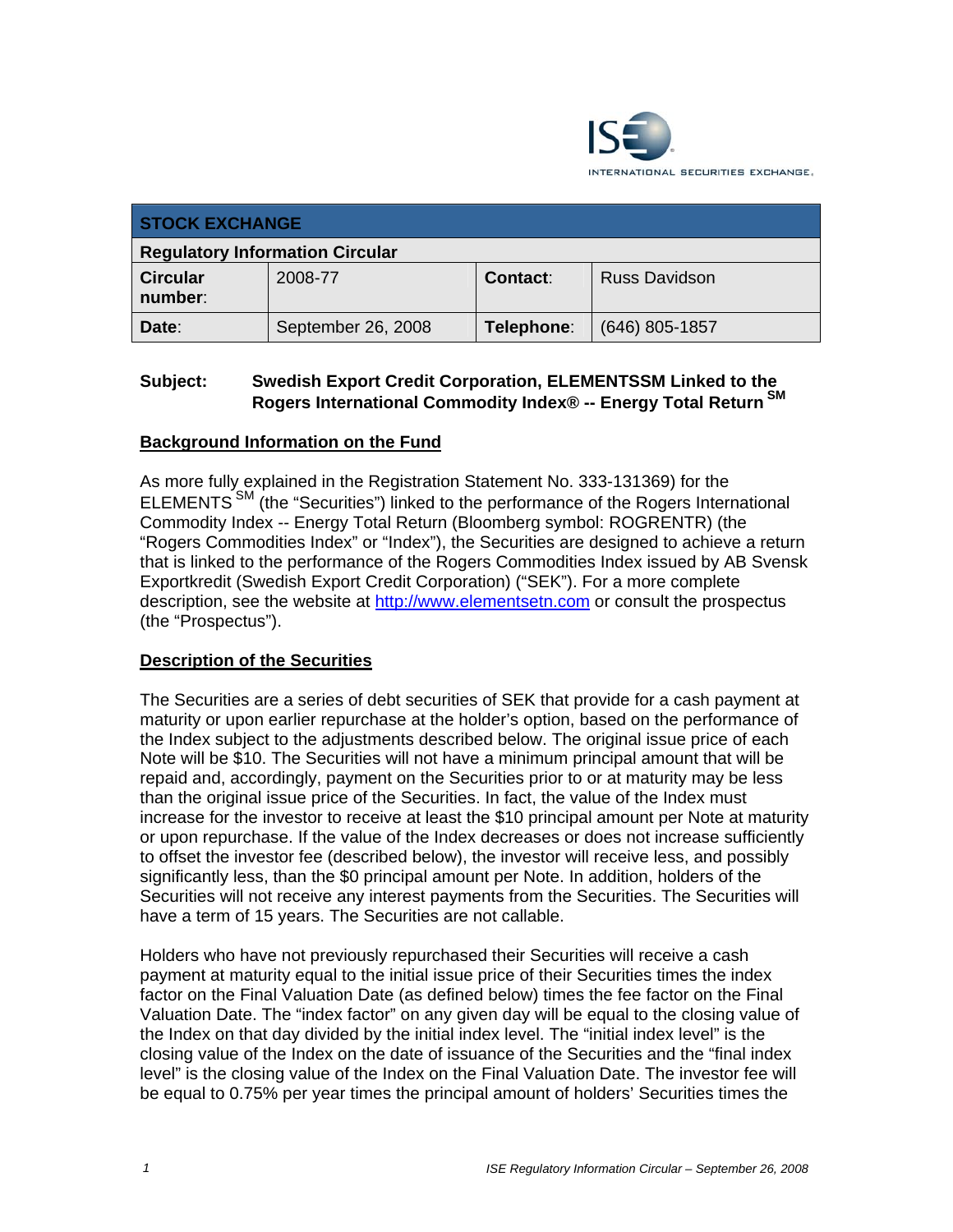index factor, calculated on a daily basis in the following manner: The fee factor on the date of issuance will equal zero. On each subsequent calendar day until maturity or early repurchase, the investor fee will increase by an amount equal to 0.75% times the principal amount of holders' Securities times the index factor on that day (or, if such day is not a trading day, the index factor on the immediately preceding trading day) divided by 365.

# **Repurchase Option**

Prior to maturity, holders may, subject to certain restrictions, choose to offer their Securities for repurchase by SEK on any repurchase date during the term of the Securities, beginning 90 days after the inception date. Any offer for repurchase made during the first 90 days after the inception date will have valuation and repurchase dates falling after that 90 day period. An offer of at least \$5,000,000 principal amount of Securities to SEK is required for repurchase on any repurchase date. On the repurchase date, SEK will repurchase the holder's Securities and deliver a cash payment in an amount equal to the weekly repurchase value, which is the principal amount of the holder's Securities *times* the index factor *times* the fee factor.

A repurchase date is the 4th business day following a valuation date. A valuation date is each Tuesday from the first Tuesday after issuance of the Securities until the last Tuesday before maturity of the Securities, unless the calculation agent determines that a market disruption event exists. The weekly scheduled valuation date may be postponed up to four (4) trading days due to a market disruption event. If a market disruption event exists, the value of the Index will be calculated by reference to the values of the unaffected Index Components on the scheduled weekly valuation date and by reference to the values of the affected Index Components on the first trading day after the scheduled valuation date on which no market disruption event exists. If a market disruption event continues to exist after four (4) trading days, the value of the Index for such weekly repurchase date will be determined by the calculation agent consistent with reasonable commercial standards. If the valuation date is postponed due to a market disruption event, the repurchase date will also be postponed by the same number of business days.

# **Repurchase Procedure**

To redeem their Securities, holders must instruct their broker or other person through whom they hold their Securities to take the following steps:

- deliver an irrevocable Offer for Repurchase to Merrill Lynch Pierce Fenner & Smith ("Merrill Lynch") by 5:00 p.m. Eastern time ("ET") on the 5th scheduled business day before the applicable valuation date prior to the applicable repurchase date. \$5,000,000 principal amount or more must be offered for repurchase by SEK on any repurchase date. Merrill Lynch must acknowledge receipt in order for the offer to be effective;
- (ii) must book a delivery vs. payment trade with respect to the Securities on the applicable valuation date at a price equal to the applicable weekly repurchase value, facing Merrill Lynch; and
- (iii) must cause the Depository Trust Corporation ("DTC") custodian to deliver the trade as booked for settlement via DTC at or prior to 10:00 a.m. ET on the applicable repurchase date (the fourth business day following the valuation date).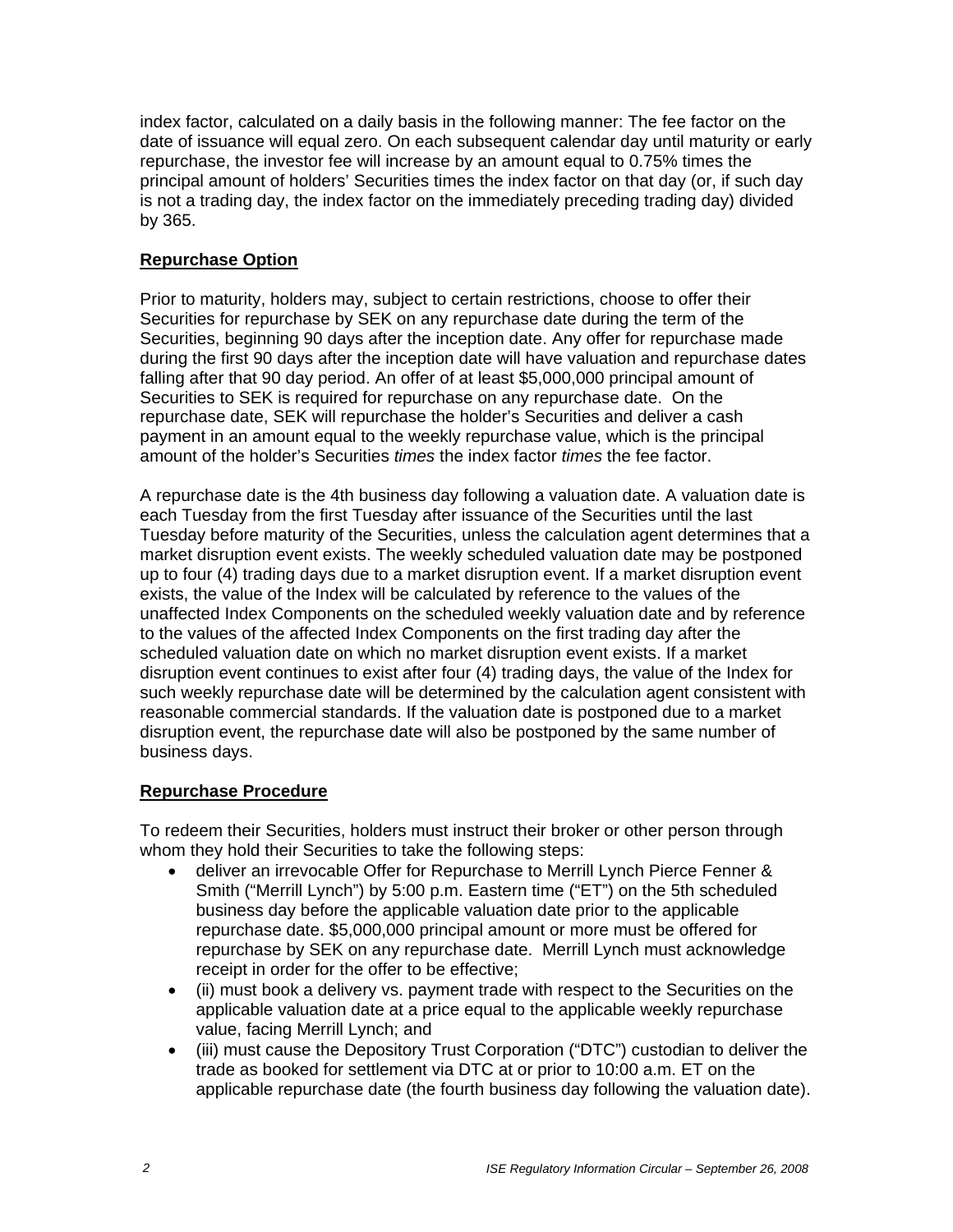# **Market Disruption Event**

Any of the following will be a market disruption event:

- a material limitation, suspension or disruption in the trading of any Index Component which results in a failure to disseminate or calculate a daily futures contract reference price;
- the daily futures contract reference price for any Index Component reaches it relevant price limit as set forth by the applicable futures exchange or board of trade;
- failure of the applicable futures exchange or board of trade to disseminate or publish the daily futures contract reference price for one or more Index Components; or
- any other event determined by the calculation agent, after consultation with SEK, that materially interferes with the ability to unwind all or a material portion of the hedge effected with respect to the Securities.

# **Default**

If an event of default occurs and the maturity of the Securities is accelerated, SEK will pay the default amount in respect of the principal of each Security at maturity. If a holder of a Security accelerates the maturity of the Security upon an event of default under the Indenture referenced in the accompanying prospectus, the amount payable upon acceleration will be the weekly repurchase value determined by the calculation agent on the next valuation date.

#### **Indicative Value**

The "Indicative Value" is designed to approximate the intrinsic economic value of the Securities on a real-time basis. An Indicative Value for the Securities will be calculated and published by Merrill Lynch at least every 15 seconds during the time the Securities are traded on the Exchange under the Bloomberg symbol (RJNIV). The actual trading price of the Securities may vary significantly from their Indicative Value. Additionally, Merrill Lynch expects to calculate and publish the closing Indicative Value of the Securities on each trading day. In connection with the Securities, the term "Indicative Value" refers to the value at any time determined based on the following equation:

Indicative Value = Principal Amount per Security x (Current Index Level / Initial Index Level) x Current Fee Factor

where:

Principal Amount per Security = \$10;

Current Index Level = The most recent published closing level of the Index; Initial Index Level = The closing level of the Index on the inception date; and Current Fee Factor = The most recent daily calculation of the fee factor with respect to the Securities, determined as described above (which, during any trading day, will be the fee factor determined on the preceding calendar day).

# **Description of the Index**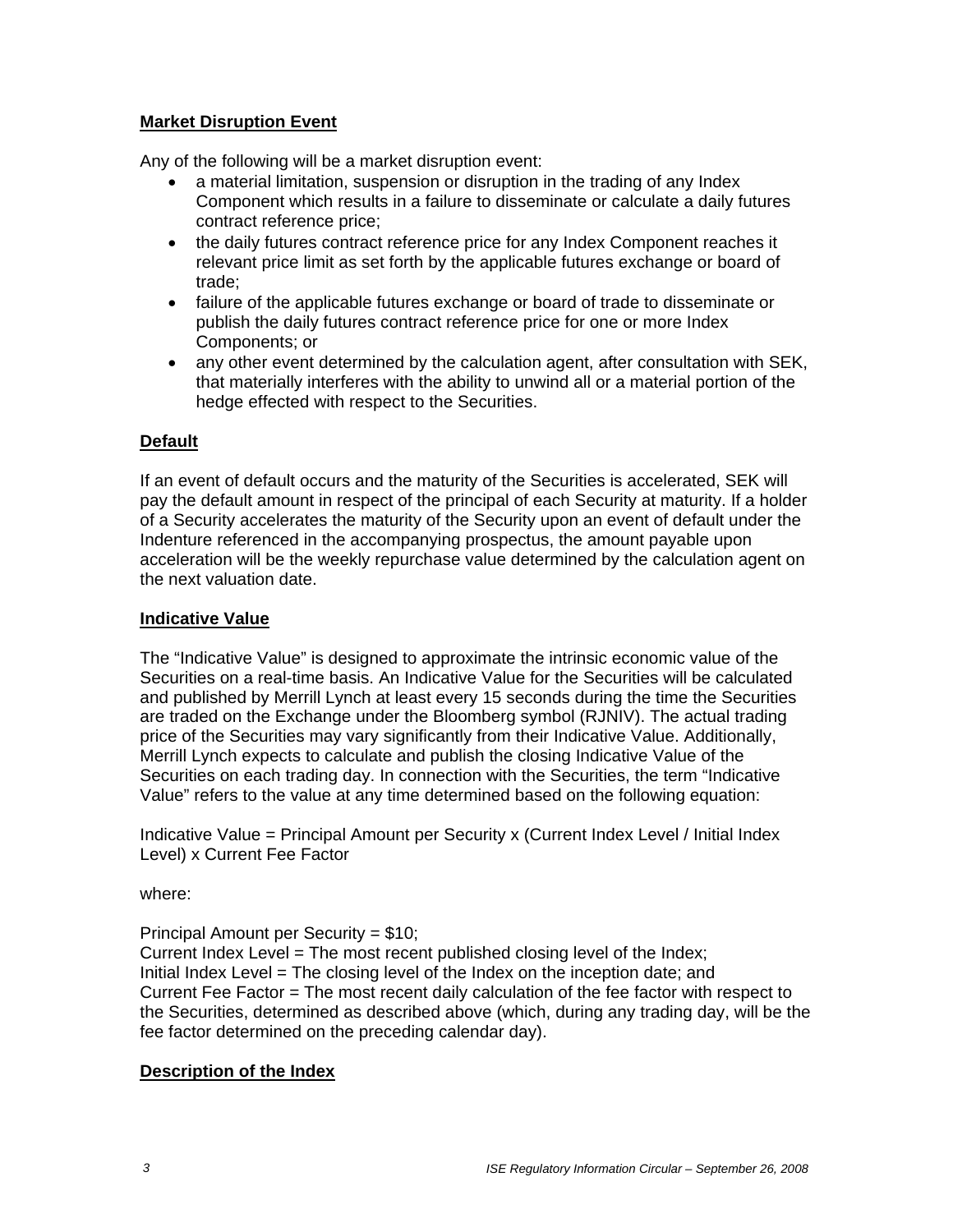The Index (Bloomberg symbol: ROGRENTR Index) is a composite total return index and is a sub-index of the Rogers International Commodity Index – Total Return (the "RICI Total Return Index"). The RICI–Total Return Index was launched by James B. Rogers ("Rogers") on July 31, 1998. The Index is based on 6 energy commodity futures contracts included in the RICI–Total Return Index (the "Index Components"). Individual components qualify for inclusion in the Index on the basis of liquidity and weighting in their respective underlying worldwide consumption.

# **Investment Risks**

The Securities are unsecured promises of SEK and are not secured debt. The Securities are riskier than ordinary unsecured debt securities. As stated in the Prospectus, an investment in the Securities includes the following risks:

- Investor returns on the Securities will not reflect the return of an investment directly linked to the Rogers Commodities Index;
- Even if the value of the Index at maturity or upon repurchase exceeds the initial Index level, holders may receive less than the principal amount of their Securities;
- Holders will not benefit from any increase in the value of the Index if such increase is not reflected in the value of the Index on the applicable valuation date;
- There are restrictions on the minimum number of Securities a holder may redeem and on the dates on which a holder may redeem them;
- The market value of the Securities may be influenced by many unpredictable factors, including volatile commodity prices;
- Historical values of the Rogers Commodities Index should not be taken as an indication of the future performance of the Index during the term of the Securities;
- Commodity and option prices may change unpredictably affecting the value of the Index and the value of the Securities;
- Changes in SEK credit ratings may affect the market value of the Securities;
- There may not be an active trading market in the Securities; sales in the secondary market may result in significant losses;
- Trading and other transactions by SEK or its affiliates in instruments linked to the Index or Index components may impair the market value of the Securities;
- The liquidity of the market for the Securities may vary materially over time;
- SEK business activities may create conflicts of interest;
- SEK and its affiliates have no affiliation with Rogers and are not responsible for the public disclosure of information, which may change over time;
- The policies of Rogers and changes that affect the composition and valuation of the Index or the index components could affect the amount payable on the Securities and their market value;
- The rights of SEK to use the Index are subject to the terms of a license agreement;
- There are potential conflicts of interest between the holders and the calculation agent; and
- If a market disruption event has occurred or exists on a valuation date, the calculation agent can postpone the determination of the value of the Index or the maturity date or a repurchase date.

# **Exchange Rules Applicable to Trading in the Shares**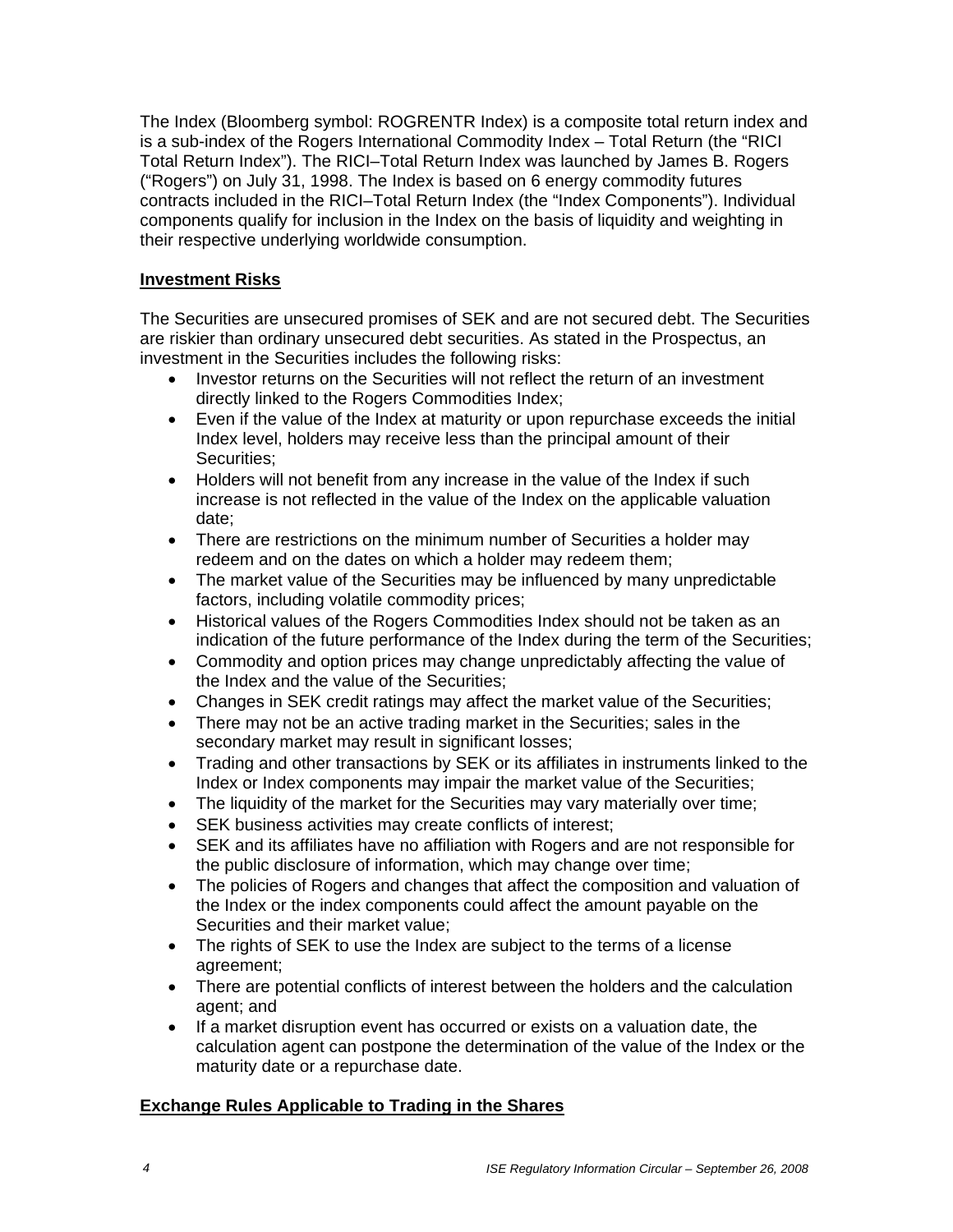The Shares are considered equity securities, thus rendering trading in the Shares subject to the Exchange's existing rules governing the trading of equity securities.

# **Trading Hours**

The Shares will trade on ISE between 9:00 a.m. and 4:15 p.m. ET.

Equity EAMs trading the Shares during the Pre-Market Session are exposed to the risk of the lack of the calculation or dissemination of underlying index value or intraday indicative value ("IIV"). For certain derivative securities products, an updated underlying index value or IIV may not be calculated or publicly disseminated in the Pre-Market hours. Since the underlying index value and IIV are not calculated or widely disseminated during Pre-Market hours, an investor who is unable to calculate implied values for certain derivative securities products during Pre-Market hours may be at a disadvantage to market professionals.

### **Trading Halts**

ISE will halt trading in the Shares of a Trust in accordance with ISE Rule 2101(a)(2)(iii). The grounds for a halt under this Rule include a halt by the primary market because it stops trading the Shares and/or a halt because dissemination of the IIV or applicable currency spot price has ceased, or a halt for other regulatory reasons. In addition, ISE will stop trading the Shares of a Trust if the primary market de-lists the Shares.

#### **Delivery of a Prospectus**

Pursuant to federal securities laws, investors purchasing Shares must receive a prospectus prior to or concurrently with the confirmation of a transaction. Investors purchasing Shares directly from the Fund (by delivery of the Deposit Amount) must also receive a prospectus.

Prospectuses may be obtained through the Distributor or on the Fund's website. The Prospectus does not contain all of the information set forth in the registration statement (including the exhibits to the registration statement), parts of which have been omitted in accordance with the rules and regulations of the SEC. For further information about the Fund, please refer to the Trust's registration statement.

#### **This Regulatory Information Bulletin is not a statutory Prospectus. Equity EAMs should consult the Trust's Registration Statement, SAI, Prospectus and the Fund's website for relevant information.**